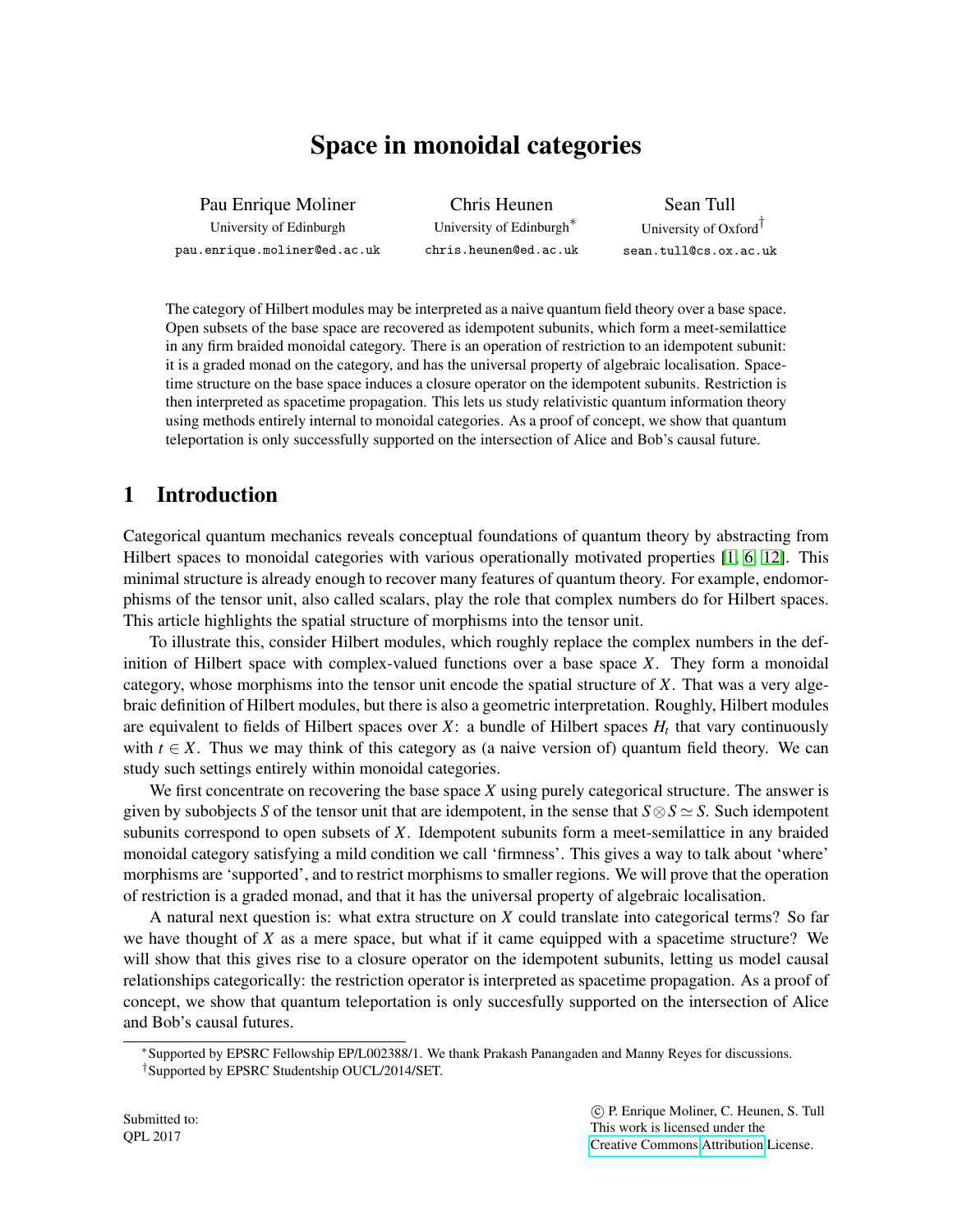### <span id="page-1-0"></span>2 Hilbert modules

We start with a brief section detailing our leading example, the category of Hilbert modules. For more information we refer to Appendix [B](#page-11-0) and [\[18,](#page-10-0) [11\]](#page-9-3).

**Definition 1.** Fix a locally compact Hausdorff space *X*. It induces a commutative C\*-algebra

$$
C_0(X) = \{f \colon X \to \mathbb{C} \text{ continuous } |\forall \varepsilon > 0 \ \exists K \subseteq X \text{ compact}: |f(X \setminus K)| < \varepsilon\}.
$$

A *Hilbert module* is a  $C_0(X)$ -module *E* with a map  $\langle - | - \rangle$ :  $E \times E \rightarrow C_0(X)$  that is  $C_0(X)$ -linear in the second variable, satisfies  $\langle x | y \rangle = \langle y | x \rangle^*$ ,  $\langle x | x \rangle \ge 0$  with equality only if  $x = 0$ , and makes *E* complete in the norm  $||x||_E = \sup_{t \in X} \langle x | x \rangle(t)$  [\[18\]](#page-10-0).

A function  $f: E \to F$  between Hilbert modules is *bounded* if  $||f(x)||_F \le ||f|| ||x||_E$  for some  $||f|| \in \mathbb{R}$ . Hilbert modules and bounded  $C_0(X)$ -linear maps form a symmetric monoidal category  $\textbf{Hilb}_{C_0(X)}$ :  $E\otimes F$ is the completion of the algebraic tensor product over  $C_0(X)$  under  $\langle x \otimes y | x' \otimes y' \rangle = \langle x | x' \rangle \langle y | y' \rangle$  [\[11,](#page-9-3) Proposition 2.2]. The tensor unit is the Hilbert module  $C_0(X)$  with  $\langle f | g \rangle(t) = f(t)^* g(t)$ .

<span id="page-1-1"></span>**Example 2.** If  $X = 1$  then a Hilbert module is simply a Hilbert space. More generally, for any  $t \in X$  there is a monoidal functor  $\text{Hilb}_{C_0(X)} \to \text{Hilb}$  [\[11,](#page-9-3) Proposition 2.5]. In the other direction, there is a monoidal functor  $C_0(X, -)$ : **Hilb** → **Hilb** $_{C_0(X)}$  that sends a Hilbert space *H* to the Hilbert module

$$
C_0(X,H) = \{f: X \to H \text{ continuous } |\forall \varepsilon > 0 \ \exists K \subseteq X \text{ compact: } ||f(X \setminus K)|| < \varepsilon\}.
$$

In particular, if *H* is finite-dimensional and so has a *dual object* [\[12\]](#page-9-2)  $H^*$  in **Hilb**, then  $C_0(X, H)$  and  $C_0(X, H^*)$  are dual objects in **Hilb**<sub>*C*0</sub>(*X*). More generally, the dual objects in **Hilb**<sub>*C*0</sub>(*X*) are the finitely presented projective Hilbert modules [\[11,](#page-9-3) Theorem 5.5].

The above discussion is very algebraic in nature, and therefore lends itself well to categorical treatment. However, there is also a geometric description of Hilbert modules.

**Definition 3.** A *field of Hilbert spaces* is a continuous map  $p: E \to X$  of topological spaces such that:

- all fibres  $p^{-1}(t)$  for  $t \in X$  are Hilbert spaces;
- addition is a continuous function  $\{(x, y) \in E^2 \mid p(x) = p(y)\} \to E$ ;
- scalar multiplication is a continuous function  $\mathbb{C} \times E \to E$ ;
- the inner product is a continuous function  $\{(x, y) \in E^2 \mid p(x) = p(y)\} \to \mathbb{C};$
- each  $x_0 \in E$  has a continuous local section  $s: U_0 \to E$  with  $s(p(x_0)) = x_0$  and  $U_0 \subseteq X$ , and  $x_0$  has a neighbourhood basis  $p^{-1}(U) \cap \{x \in E \mid \forall t \in U : ||x - s(p(x))|| < \varepsilon\}$  of neighbourhoods  $U \subseteq X$ of  $p(x_0)$  and  $\varepsilon > 0$ .



Intuitively, there is a Hilbert space for each  $t \in X$ , that 'varies continuously' with  $t$ . By the following we may think of Hilbert modules as naive quantum field theories, see [\[11,](#page-9-3) Theorem 4.7] for a proof. **Theorem 4.** The category  $\text{Hilb}_{C_0(X)}$  is equivalent to that of fields of Hilbert spaces over *X* (with morphisms being fibre-wise linear bundle maps).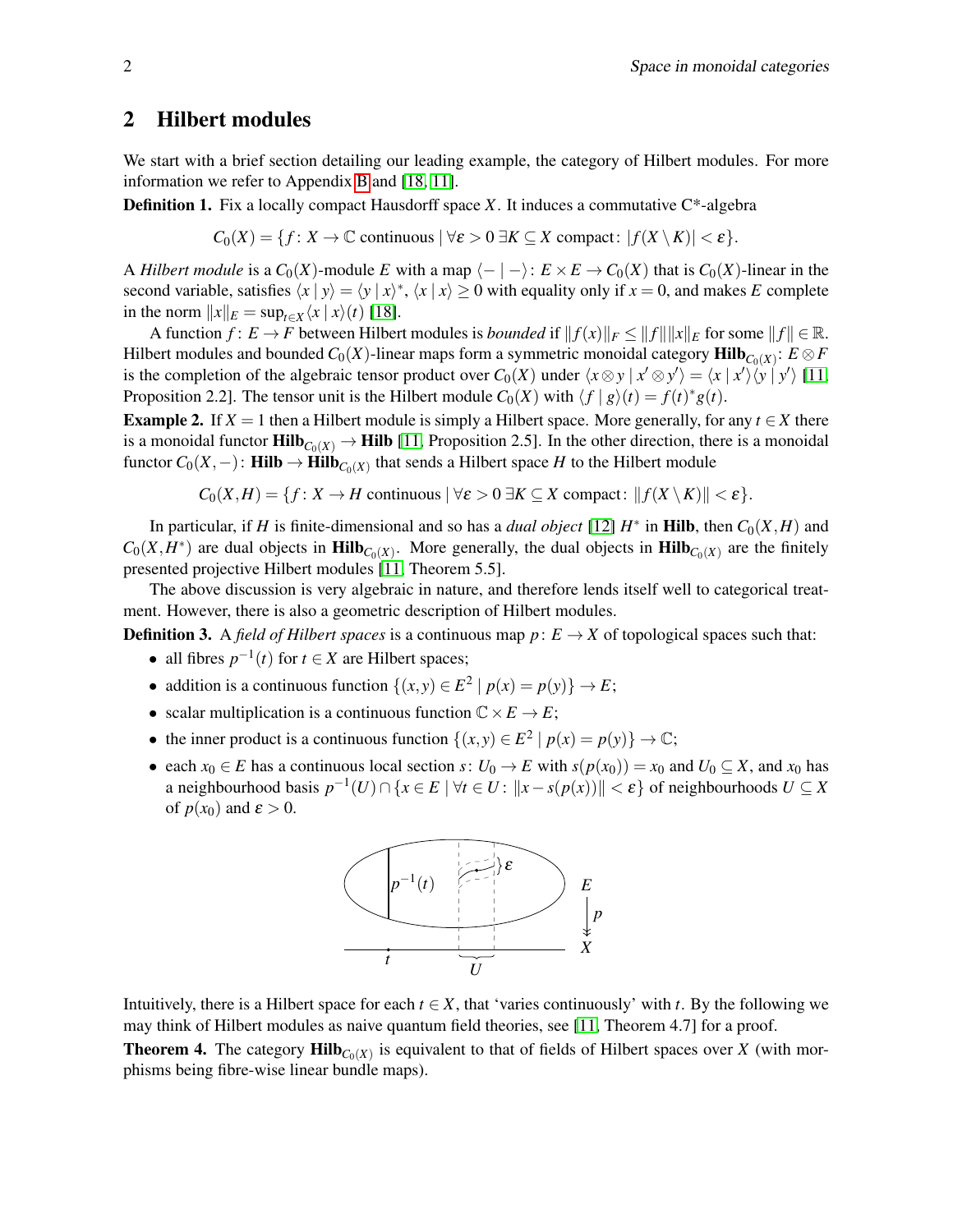#### 3 Subunits

Can we recognise the spatial structure of *X* from the categorical structure of  $\text{Hilb}_{C_0(X)}$ ? The answer is yes, and this section discusses how. Recall that a *subobject* of an object *E* is an equivalence class of monomorphisms  $s: S \rightarrow E$ , where *s* and *t* are identified if they factor through each other. Call subobjects of the tensor unit *I subunits*.

**Definition 5.** A subobject  $s: S \rightarrow E$  is *idempotent* when  $s \otimes id_S$ :  $S \otimes S \rightarrow E \otimes S$  is an isomorphism. An object *E* is *firm* for a subunit *s* when *s*⊗id*<sup>E</sup>* is monic. We call a monoidal category *firm* when any subunit is firm for any other one.

Any compact category is firm. In Appendix [A](#page-10-1) we discuss algebraic examples, but our motivating example is the following; for a proof see Appendix [B.](#page-11-0)

<span id="page-2-3"></span>**Theorem 6.** The monoidal category  $\text{Hilb}_{C_0(X)}$  is firm, and the idempotent subunits are

<span id="page-2-2"></span>
$$
\{f \in C_0(X) \mid f(X \setminus U) = 0\} \simeq C_0(U) \tag{1}
$$

for open subsets  $U \subseteq X$ .

Many spatial properties of topological spaces like *X* hold in more general monoidal categories than  $\text{Hilb}_{C_0(X)}$ . This section shows that in an arbitrary firm braided monoidal category, the idempotent subunits form a meet-semilattice. Many results are adapted from the work of Boyarchenko and Drinfeld [\[3\]](#page-9-4), including the following useful observation.

<span id="page-2-0"></span>**Lemma 7.** Let  $m: E \to F$  and  $e: F \to E$  satisfy  $e \circ m = \text{id}_E$ , and  $s: S \to I$  be an idempotent subunit. If id<sub>*F*</sub> ⊗*s* is an isomorphism, then so is id<sub>*E*</sub> ⊗ *s*.

*Proof.* Both rows below compose to the identity, and the middle vertical arrow is an isomorphism.

$$
E \otimes S \xrightarrow{m \otimes \text{id}_S} F \otimes S \xrightarrow{e \otimes \text{id}_S} E \otimes S
$$
  
\n
$$
\downarrow \text{id}_E \otimes s \xrightarrow{\simeq} \downarrow \text{id}_F \otimes s \xrightarrow{e \otimes \text{id}_S} \downarrow \text{id}_E \otimes s
$$
  
\n
$$
E \otimes I \xrightarrow{m \otimes \text{id}_I} F \otimes I \xrightarrow{e \otimes \text{id}_I} E \otimes I
$$

Hence  $id_E \otimes s$  is an isomorphism with inverse  $(e \otimes id_S) \circ (id_F \otimes s)^{-1} \circ (m \otimes id_I)$ .

<span id="page-2-1"></span>**Proposition 8.** One idempotent subunit *s* factors through another *t* if and only if id $_S \otimes t$  is an isomorphism, or equivalently,  $t \otimes id_S$  is an isomorphism.

*Proof.* Suppose  $s = t \circ f$ . Set  $g = (\text{id}_S \otimes f) \circ (\text{id}_S \otimes s)^{-1} \circ \rho_S^{-1} : S \to S \otimes T$ . Then  $\rho_S\circ(\operatorname{id}_S\otimes t)\circ g=\rho_S\circ(\operatorname{id}_S\otimes s)\circ(\operatorname{id}_S\otimes s)^{-1}\circ \rho_S{}^{-1}=\operatorname{id}_S.$ 

Idempotence of *t* makes  $id_{S \otimes T} \otimes t$  :  $(S \otimes T) \otimes T \to T$  an isomorphism. Hence, by Lemma [7,](#page-2-0) so is  $id_S \otimes t$ .

Conversely, suppose id<sub>S</sub>  $\otimes$ *t* is an isomorphism. Because the following diagram commutes

$$
S \otimes T \xrightarrow{s \otimes id_T} I \otimes T \xrightarrow{\rho_T} T
$$
  
\n
$$
\downarrow id_S \otimes t \qquad \qquad \downarrow id_I \otimes t \qquad \downarrow t
$$
  
\n
$$
S \otimes I \xrightarrow{s \otimes id_I} I \otimes I \xrightarrow{\rho_I} I
$$

the bottom row *s* factors through the right vertical arrow *t*.

 $\Box$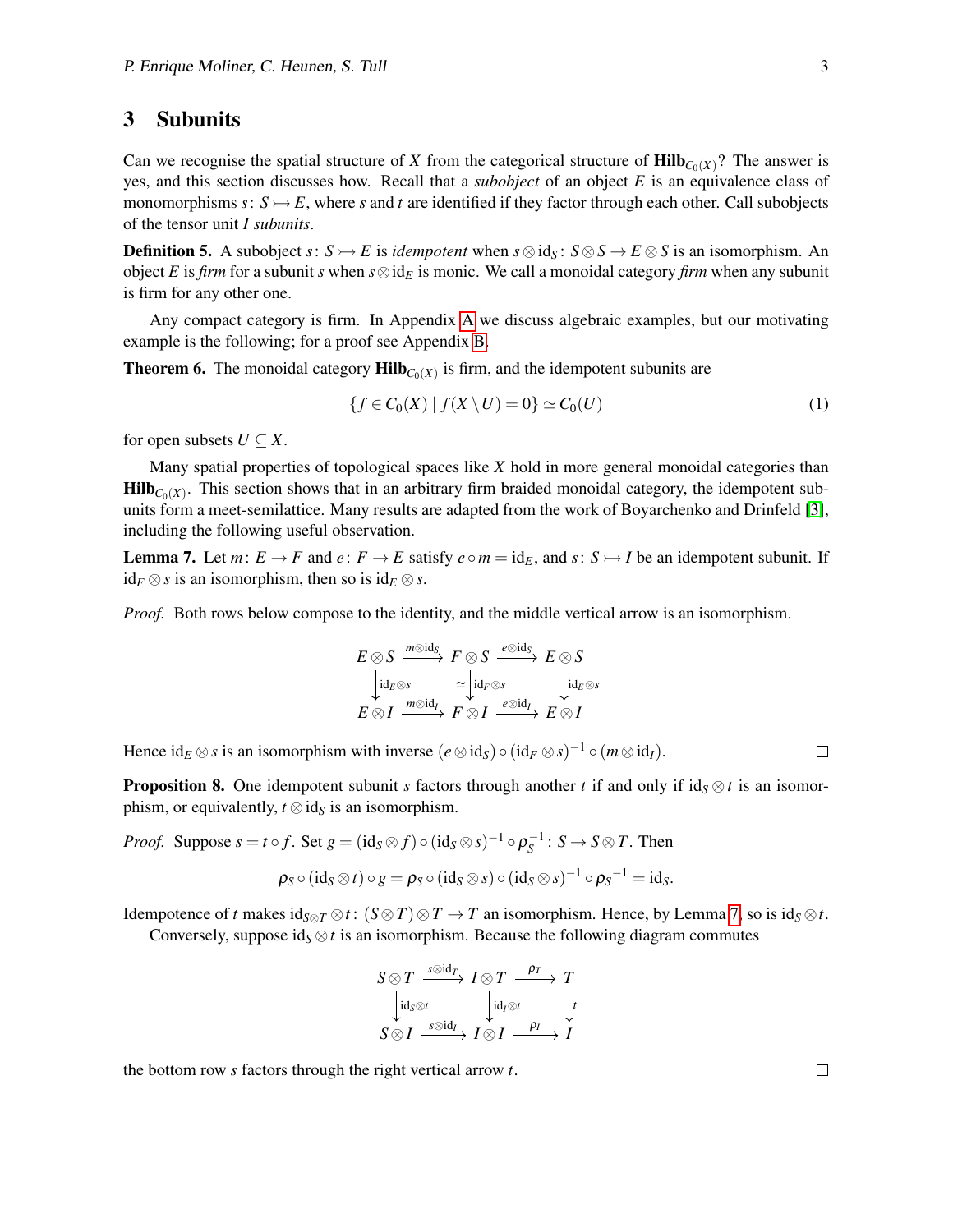**Corollary 9.** If  $s, s' : S \rightarrow I$  are idempotent subunits,  $s' = s \circ f$  for a unique f, which is an isomorphism.

*Proof.* This follows from Proposition [8](#page-2-1) because  $id_S \otimes s'$  and  $s \otimes id_S$  are isomorphisms.  $\Box$ 

Proposition 10. The idempotent subunits in a firm braided monoidal category form an idempotent commutative monoid under  $\otimes$  with unit id<sub>*I*</sub>.

$$
(s: S \rightarrowtail I) \otimes (t: T \rightarrowtail I) = (\lambda_I \circ (s \otimes t): S \otimes T \rightarrow I)
$$

*Proof.* First observe that  $s \otimes t = (\mathrm{id}_I \otimes t) \circ (s \otimes \mathrm{id}_T)$  is indeed a subunit, because  $\mathrm{id}_I \otimes t = \lambda_I^{-1} \circ t \circ \lambda_T$  is monic, and  $s \otimes id$ *T* is monic by firmness. It is easily seen to be idempotent using the braiding.

Next,  $id_I \otimes s = \lambda_I \circ (id_I \otimes s) = s \circ \lambda_S$  represents the same subobject as *s*. Similarly  $id_I \otimes s$  represents the same subobject as *s* because  $\rho_I = \lambda_I$ . An analogous argument using coherence establishes associativity. For commutativity, use the braiding  $\sigma_{S,T}$  to observe that  $s \otimes t$  and  $t \otimes s$  represent the same subobject. For idempotence note that  $s \otimes s$  and  $s$  represent the same subobject because  $\lambda_I \circ (s \otimes s) = s \circ \rho_S \circ (id_S \otimes s)$ .

Corollary 11. The idempotent subunits in a firm braided monoidal category form a meet-semilattice under the usual order of subobjects, with meet given by  $\otimes$ , and largest element id<sub>*I*</sub>.



*Proof.* If *s* and  $s \otimes t$  represent the same subobject, then  $S \simeq S \otimes T$ , making id $S \otimes t$  an isomorphism and so *s* ≤ *t* by Proposition [8.](#page-2-1) Conversely, if *s* ≤ *t* then by the same proposition id<sub>S</sub> ⊗ *t* is an isomorphism with  $s = \lambda_I \circ (s \otimes t) \circ (\mathrm{id}_S \otimes t)^{-1} \otimes \rho_S^{-1}$ , and so both subobjects are equal.  $\Box$ 

**Example 12.** Any meet-semilattice  $(L, \wedge, 1)$  forms a strict symmetric monoidal category C: objects are *x* ∈ *L*, there is a unique morphism *x* → *y* if *x* ≤ *y*, tensor product is given by meet, and tensor unit is *I* = 1. Every morphism is monic so this monoidal category is firm, and its (idempotent) subunits are  $(L, \wedge, 1)$ .

#### 4 Restriction and localisation

If *U* is an open subset of a locally compact Hausdorff space *X*, then any Hilbert  $C_0(X)$ -module induces a Hilbert  $C_0(U)$ -module. This section shows that this restriction behaves well in any monoidal category.

Definition 13. Let *s* be an idempotent subunit in a monoidal category C. Define the *restriction* of C to *s*, denoted by  $\mathbf{C}|_s$ , to be the full subcategory of  $\mathbf C$  of objects  $E$  for which id $_E \otimes s$  is an isomorphism.

<span id="page-3-0"></span>**Proposition 14.** If *s* is an idempotent subunit in a monoidal category C, then C<sub>|s</sub> is a coreflective monoidal subcategory of C.

 $C \leftarrow \top C_s$ 

The right adjoint  $C \to C|_s$ , given by  $E \mapsto E \otimes S$  and  $f \mapsto f \otimes id_S$ , is also called *restriction* to *s*.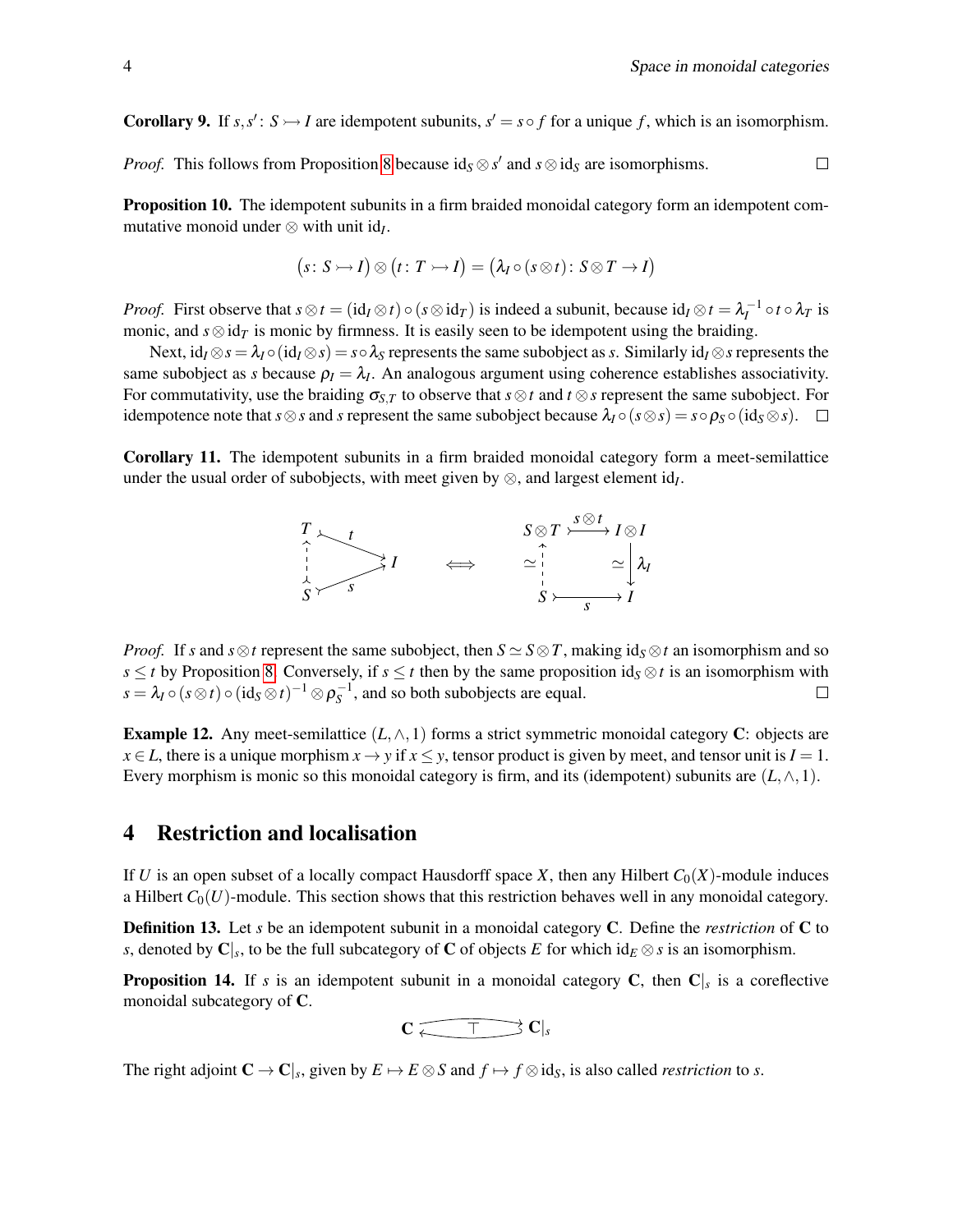*Proof.* First, if  $E \in \mathbb{C}$ , note that  $E \otimes S$  is indeed in  $\mathbb{C}|_s$  because  $id_{E \otimes S} \otimes s = \alpha^{-1} \circ (id_E \otimes (id_S \otimes s)) \circ \alpha$ and *s* is idempotent. Similarly, C|*<sup>s</sup>* is a monoidal subcategory of C. Finally, there is a natural bijection

$$
\mathbf{C}(E,F) \simeq \mathbf{C}|_s(E, F \otimes S)
$$
  

$$
f \mapsto (f \otimes id_s) \circ (id_E \otimes s)^{-1} \circ \rho_E^{-1}
$$
  

$$
\rho_F \circ (id_F \otimes s) \circ g \leftrightarrow g
$$

for  $E \in \mathbb{C}$ <sub>*s*</sub> and  $F \in \mathbb{C}$ . So restriction is right adjoint to inclusion. For monoidality, see [\[14,](#page-9-5) Thm 5].  $\Box$ 

**Example 15.** Restricting  $\text{Hilb}_{C_0(X)}$  to the idempotent subunit [\(1\)](#page-2-2) induced by an open subset  $U \subseteq X$ does nearly, but not quite, give  $\text{Hilb}_{C_0(U)}$ : one gets the full subcategory of Hilbert  $C_0(X)$ -modules *E* for which  $||x||(X \setminus U) = 0$  for all  $x \in E$ . Any such Hilbert  $C_0(X)$ -module also forms a  $C_0(U)$ -module. But conversely there is no obvious way to extend the action of scalars on a general  $C_0(U)$ -module to make it a  $C_0(X)$ -module. There is a so-called *local* adjunction between  $\textbf{Hilb}_{C_0(X)}|_{C_0(U)}$  and  $\textbf{Hilb}_{C_0(U)}$ , which is only an adjunction when *U* is clopen [\[4,](#page-9-6) Proposition 4.3]. This problem does not occur in a purely algebraic setting, see Appendix [A.](#page-10-1)

*Proof.* We first prove that  $E \in \mathbb{C}|_S$  if and only if  $|x|(X \setminus U) = 0$  for all  $x \in E$ , where  $|x|^2 = \langle x, x \rangle_{C_0(X)}$ . On the one hand, if  $x \in E$  and  $f \in S$  then  $|x \otimes f|(X \setminus U) = |x||f|(X \setminus U) = 0$ . Therefore  $|x|(X \setminus U) = 0$  for all *x* ∈ *X* ⊗ *S*. Because *E* ⊗ *S*  $\simeq$  *E* is an isomorphism,  $|x|$ (*X* \ *U*) = 0 for all *x* ∈ *E*.

On the other hand, suppose that  $|x|$ ( $X \setminus U$ ) = 0 for all  $x \in E$ . We are to show that the morphism  $E \otimes S \to E$  given by  $x \otimes f \mapsto xf$  is bijective. To see injectivity, let  $f \in S$  and  $x \in E$ , and suppose that *x f* = 0. Then  $|x||f| = |xf| = 0$ , so for all *t* ∈ *U* either  $|x|(t) = 0$  or  $f(t) = 0$ . So  $|x \otimes f|(U) = 0$ , and hence  $x \otimes f = 0$ . To see surjectivity, let  $x \in E$ . Then  $|x|(t) = 0$  for all  $t \in X \setminus U$ . So  $x = \lim x f_n$  for an approximate unit  $f_n$  of *S*. But that means *x* is the image of lim $x \otimes f_n$ .  $\Box$ 

Localisation in algebra generally refers to a process that adds formal inverses to an algebraic structure [\[15,](#page-9-7) Chapter 7]. We will show that restriction is an example of localisation in this sense.

**Definition 16.** Let C be a category and  $\Sigma$  a collection of morphisms in C. A *localisation of* C *at*  $\Sigma$  is a category  $\mathbf{C}[\Sigma^{-1}]$  together with a functor  $Q\colon \mathbf{C}\to \mathbf{C}[\Sigma^{-1}]$  such that:

- $Q(f)$  is an isomorphism for every  $f \in \Sigma$ ;
- for any functor  $R: \mathbf{C} \to \mathbf{D}$  such that  $R(f)$  is an isomorphism for all  $f \in \Sigma$ , there exists a functor  $\overline{R}\colon\mathbf{C}[\Sigma^{-1}]\to\mathbf{D}$  and a natural isomorphism  $\overline{R}\circ Q\simeq R;$



• precomposition  $(-) \circ Q$ :  $[C[\Sigma^{-1}], D] \to [C, D]$  is full and faithful for every category D. **Proposition 17.** Restriction  $C \to C$ , at an idempotent subunit *s* is a localisation of C at  $\{id_E \otimes s | E \in C\}$ .

*Proof.* Observe that  $(-) \otimes S$  sends elements of Σ to isomorphisms because *s* is idempotent. Let *R*: **C** → **D** be any functor making  $R(\text{id}_E \otimes s)$  an isomorphism for all  $E \in \mathbb{C}$ . Define  $\overline{R} : \mathbb{C}|_s \to \mathbb{D}$  by  $E \mapsto R(E)$  and  $f \mapsto R(f)$ . Then

$$
\eta_E = R(\rho_E) \circ R(\mathrm{id}_E \otimes s): R(E \otimes S) \to R(E)
$$

is a natural isomorphism. It is easy to check that precomposition with restriction is full and faithful.  $\square$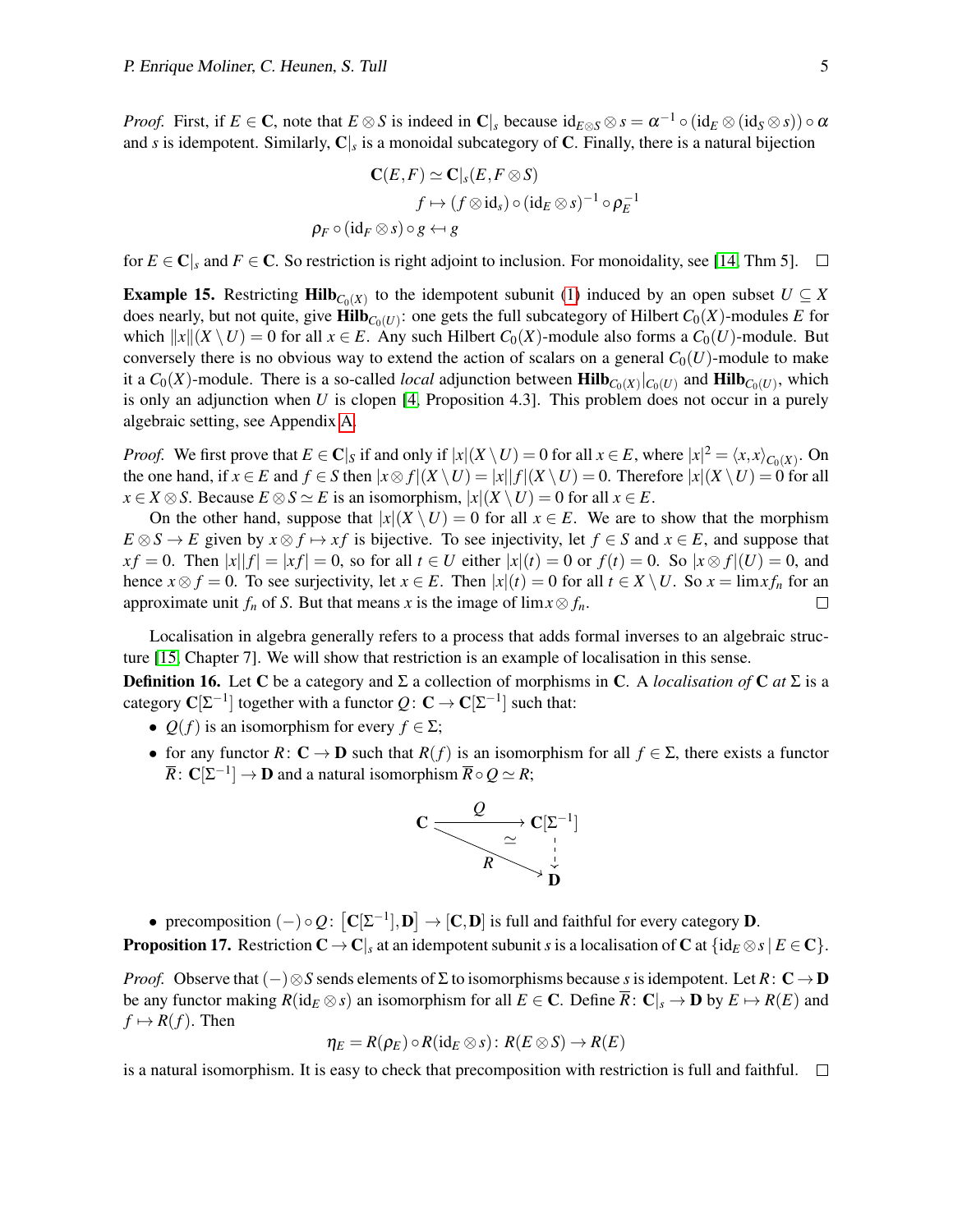Above we restricted along one individual idempotent subunit *s*. Next we investigate the structure of the family of these functors when *s* varies, which we simply call *restriction*.

**Definition 18.** [\[9\]](#page-9-8) Let C be a category and  $(E, \otimes, 1)$  a monoidal category. Denote by  $[C, C]$  the monoidal category of endofunctors of C with  $F \otimes G = G \circ F$ . An E-graded monad on C is a strong monoidal functor  $T: E \to [C, C]$ . More concretely, an E-graded monad consists of:

- a functor  $T: \mathbf{E} \to [\mathbf{C}, \mathbf{C}];$
- a natural isomorphism  $\eta$  : id<sub>C</sub>  $\Rightarrow$  *T*(1);
- a natural isomorphism  $\mu_{s,t}$ :  $T(s) \circ T(t) \to T(s \otimes t)$  for every two objects  $s,t$  in **E**;

making the following diagrams commute for all *r*,*s*,*t* in E.

$$
\begin{array}{ccc}\n & T(s) \circ T(t) \circ T(u) & T(s) \circ id_{\mathbf{C}} & \xrightarrow{\mathrm{id}_{T(s)} \otimes \mathbf{\epsilon}} T(s) \circ T(1) \\
\downarrow \mu_{s,t} \otimes id_{\mathbf{T}(u)} & & \downarrow \mu_{s,1} \\
 & T(s \otimes t) \circ T(u) & T(s) \circ T(t \otimes u) & T(s) & \xrightarrow{\mathbf{T}(s)} T(s \otimes 1) \\
\downarrow \mu_{s,t \otimes u} & & \downarrow \mu_{s,t \otimes u} \\
 & & \downarrow \mu_{s,t \otimes u} & & \text{id}_{\mathbf{C}} \circ T(s) & \xrightarrow{\mathbf{\epsilon} \otimes id_{\mathbf{T}(s)}} T(1) \circ T(s) \\
 & T((s \otimes t) \otimes u) & & \xrightarrow{\mathbf{T}(\alpha_{s,t,u})} T(s \otimes (t \otimes u)) & & T(s) & \xrightarrow{\mathbf{T}(\lambda_s)} T(1 \otimes s)\n\end{array}
$$

**Theorem 19.** Let C be a monoidal category. Restriction is a monad graded over the idempotent subunits, where we do not identify monomorphisms representing the same subobject:  $\bf{E}$  has as objects monomorphisms  $s: S \rightarrow I$  in C with  $s \otimes id_S$  an isomorphism, and as morphisms  $f: s \rightarrow t$  those  $f$  with  $s = t \circ f$ .

*Proof.* The functor  $\mathbf{E} \to [\mathbf{C}, \mathbf{C}]$  sends  $s: S \to I$  to  $(-) \otimes S$ , and  $f$  to the natural transformation id $_{(-)} \otimes f$ . The natural transformation  $\eta_E: E \to E \otimes I$  is given by  $\rho_E^{-1}$ . The family of natural transformations  $\mu_{s,t}$ :  $((-) \otimes S) \otimes T \to (-) \otimes (S \otimes T)$  is given by  $\alpha_{(-),S,T}$ . Associativity and unitality diagrams follow.

### 5 Support

So far we have focused on the spatial structure encoded within the tensor unit. This section investigates how this spatial structure influences (morphisms between) arbitrary objects in a monoidal category.

**Definition 20.** A morphism  $f: E \to F$  has *support in* a morphism  $s: S \to I$  when it factors through the morphism  $\rho_F \circ (\mathrm{id}_F \otimes s)$ . We will particularly be interested in the case when *s* is a subunit.

**Proposition 21.** The following are equivalent for an object *E* and idempotent subunit *s*:  $S \rightarrow I$ :

- <span id="page-5-0"></span>(a)  $id_E \otimes s : E \otimes S \rightarrow E \otimes I$  is an isomorphism;
- <span id="page-5-1"></span>(b) there is an isomorphism  $E \otimes S \simeq E$ ;
- <span id="page-5-2"></span>(c) there is an isomorphism  $E \simeq F \otimes S$  for some object *F*;
- <span id="page-5-3"></span>(d) id<sub>*E*</sub> :  $E \rightarrow E$  has support in *s*.

*Proof.* Trivially [\(a\)](#page-5-0)  $\implies$  [\(b\)](#page-5-1)  $\implies$  [\(c\).](#page-5-2) For [\(c\)](#page-5-2)  $\implies$  [\(d\):](#page-5-3) by idempotence  $id_{F\otimes S}\otimes s$  is an isomorphism, so if  $E \simeq F \otimes S$  then also id<sub>E</sub> is an isomorphism by Lemma [7.](#page-2-0) For [\(d\)](#page-5-3)  $\Longrightarrow$  [\(a\):](#page-5-0) if id<sub>E</sub> factors through id<sub>E</sub>  $\otimes$ *s*, then by idempotence id $E \otimes S$  is an isomorphism, and hence so is id $E \otimes S$  by Lemma [7.](#page-2-0)  $\Box$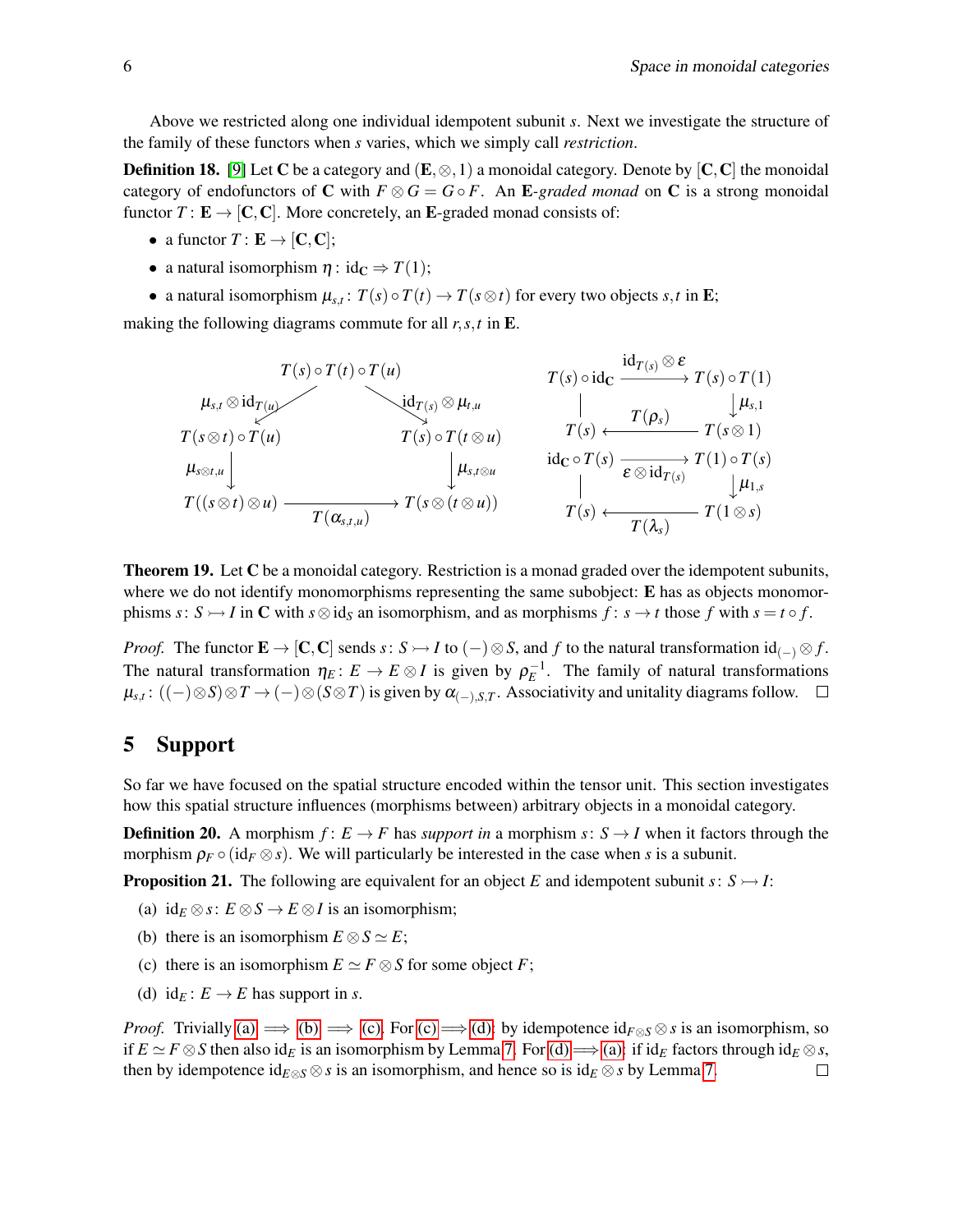$\Box$ 

Now comes the main result: a simple observation, but the basis for the application in section [7.](#page-7-0)

- <span id="page-6-0"></span>**Lemma 22.** Let  $s: S \rightarrow I$  and  $t: T \rightarrow I$  be morphisms in a firm monoidal category.
	- (a) If  $f: E \to F$  has support in *s*, and  $g: F \to G$  has support in *t*, then  $g \circ f$  has support in  $t \otimes s$ .
	- (b) If *f* has support in *s*, and *g* has support in *t*, then  $g \otimes f$  has support in  $t \otimes s$ .

*Proof.* Straightforward diagram chase.

In particular, if id<sub>E</sub> or id<sub>F</sub> has support in an idempotent subunit *s*, then so does any map  $E \to F$ . Similarly, if *f* or *g* has support in *s*, so does  $g \circ f$ . More generally, in a firm braided monoidal category, any morphism built from a finite number of maps  $f_i$  with support in  $s_i$  using  $\otimes$  and  $\circ$  has support in  $\bigwedge s_i$ . Remark 23. In general braided monoidal categories, we can only say that morphisms have support within some idempotent subunit. In  $\text{Hilb}_{C_0(X)}$ , the idempotent subunits form a *complete* meet-semilattice: there is a greatest lower bound (and a least upper bound) of any family of idempotent subunits. In such categories we can speak of *the* support of a morphism f as the largest idempotent subunit supp $(f)$ that it restricts to. Hence the previous lemma says supp $(g \circ f) \leq$  supp $(g) \wedge$  supp $(f)$  and supp $(f \otimes g) \leq$  $\text{supp}(f) \wedge \text{supp}(g)$ . In  $\text{Hilb}_{C_0(X)}$ , supports moreover respect the tensor:  $\text{supp}(f) \otimes \text{supp}(g) = \text{supp}(f \otimes g)$ .

We leave open the question of what structure on the firm braided monoidal category C might ensure that the idempotent subunits form a distributive lattice, or even a locale, as in  $\text{Hilb}_{C_0(X)}$ . One answer is the following. It is straightforward to see that if  $C$  has distributive coproducts and supports respecting the tensor in the above sense, the idempotent subunits form a lattice via  $s \vee t = \text{supp}([s,t])$ .

#### 6 Causal structure

In Section [2](#page-1-0) we regarded  $\text{Hilb}_{C_0(X)}$  as a naive quantum field theory. What if *X* has more structure than just a (topological) space? Can we model spacetime structure of *X* using only categorical properties of  $\textbf{Hilb}_{C_0(X)}$ ? The first evidence is affirmative, as this section discusses.

Remark 24. Causality relations may be treated formally when *X* is a Lorentzian manifold with a time orientation, also known as a *spacetime* [\[20\]](#page-10-2). For points  $s, t \in X$ , write  $s \ll t$  when there is a futuredirected timelike curve from *s* to *t*, or more generally  $s \prec t$  when there is a future-directed non-spacelike such curve. Both relations are transitive, and if  $s \ll t$  then  $s \prec t$ . This defines four sets for each  $t \in X$ :

| chronological                                                                    | causal |
|----------------------------------------------------------------------------------|--------|
| future $I^+(t) = \{s \in X \mid t \ll s\}$ $J^+(t) = \{s \in X \mid t \prec s\}$ |        |
| past $ I^-(t) = \{s \in X \mid s \ll t\}$ $J^-(t) = \{s \in X \mid s \prec t\}$  |        |

Conversely, the manifold structure of *X* may be reconstructed from the relation  $\prec$  under the mild physical condition of global hyperbolicity using domain-theoretic techniques [\[19\]](#page-10-3).

Extend these definitions to subsets  $S \subseteq X$  by  $I^{\pm}(S) = \bigcup_{s \in S} I^{\pm}(s)$  and  $J^{\pm}(S) = \bigcup_{s \in S} J^{\pm}(s)$ . The subset *I*<sup>+</sup>(*S*) of *X* is open, with  $I^+(I^+(S)) = I^+(S) \subseteq J^+(S) = J^+(J^+(S)) \subseteq \overline{I^+(S)}$ , and the same properties hold for *I*<sup>-</sup>, *J*<sup>−</sup> [\[20\]](#page-10-2). In fact, when *S* is itself open the chronological and causal futures (and pasts) coincide. **Proposition 25.** If *S* is an open subset of a spacetime *X*, then  $S \subseteq I^{\pm}(S)$  and  $I^{\pm}(S) = J^{\pm}(S)$ .

*Proof.* We discuss  $I^+$  and  $J^+$ , the other case is similar. For the first statement we need to show that for all *t* ∈ *S* there is *s* ∈ *S* with *s* ≪ *t*. By definition of  $\prec$  always *t* ∈ *J*<sup>−</sup>(*t*) and so *t* ∈  $\overline{I^{-}(t)}$ . Hence any open neighbourhood of *t* has non-empty intersection with  $I^-(t)$ . In particular, there exists  $s \in S \cap I^-(y)$ .

Next we show that  $S \subseteq I^+(S)$  implies  $I^+(S) = J^+(S)$ . Let  $t \in J^+(S)$ , say  $s \prec t$  for  $s \in S$ . By the above there is  $r \in S$  with  $r \ll s$ . Hence  $r \ll t$ , and so  $t \in I^+(S)$ . Conversely,  $I^+(S) \subseteq J^+(S)$  always holds.  $\Box$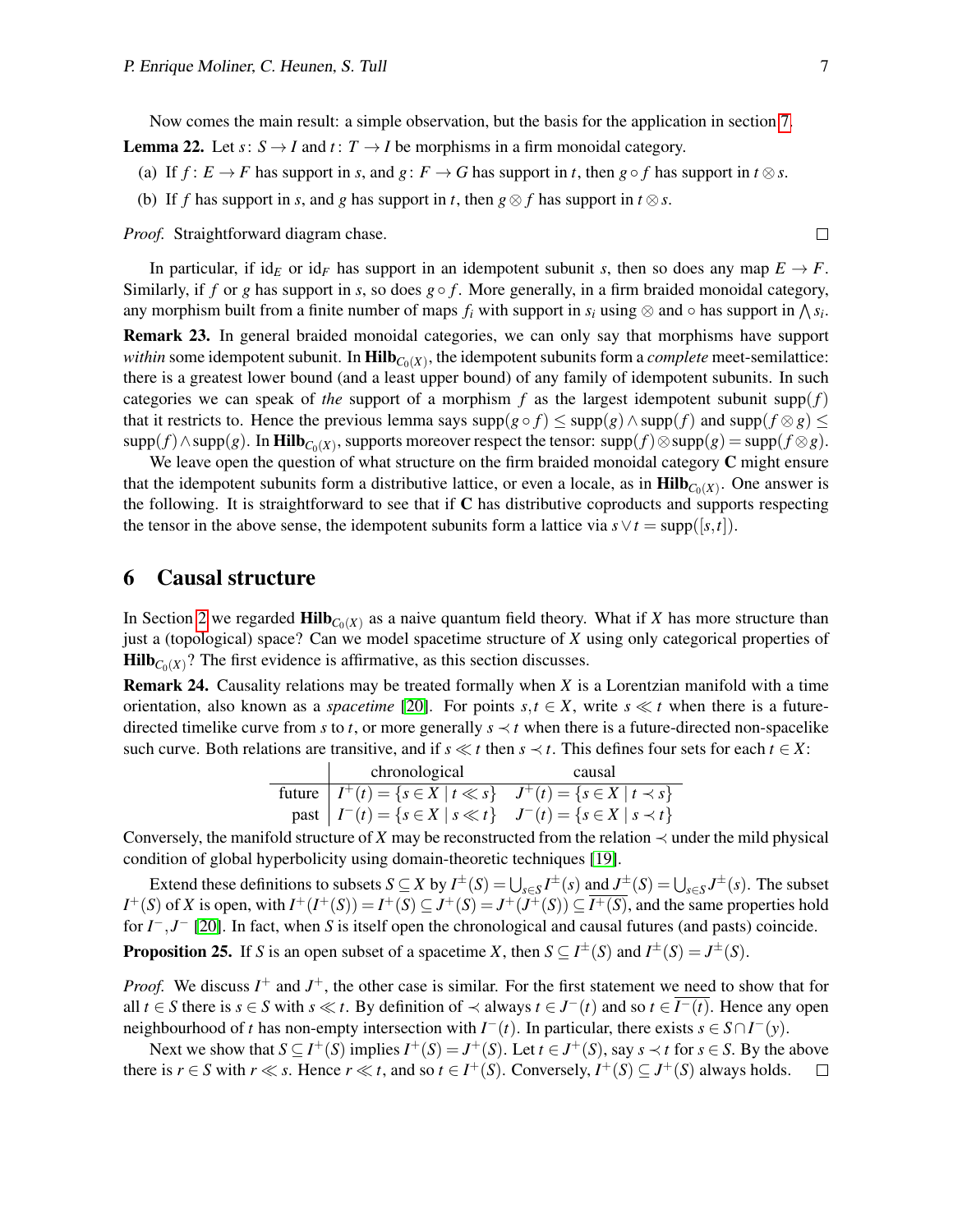Thus we may view  $I^+(-)$  and  $I^-(-)$  as the 'future' and 'past' operators, providing a causal structure on the idempotent subunits of  $\text{Hilb}_{C_0(X)}$ . Open subsets of *X* closed under *I*<sup>+</sup> and *I*<sup> $-$ </sup> are often called *future sets* and *past sets* [\[20,](#page-10-2) Section 3].

Let us generalise this to arbitrary monoidal categories.

**Definition 26.** A *closure operator* on a partially ordered set *P* is a function  $C: P \rightarrow P$  satisfying:

- if  $s \leq t$ , then  $C(s) \leq C(t)$ ;
- $s \leq C(s)$ ;
- $C(C(s)) \leq C(s)$ .

An element  $s \in P$  is *C-closed* when  $s = C(s)$ . A *causal structure* on a monoidal category consists of a pair  $(C^+, C^-)$  of closure operators on its partially ordered set of idempotent subunits.

Proposition 27. Causal structure restricts: if *r* is an idempotent subunit in a firm braided monoidal category **C**, and *C* a closure operator, then  $D(s) = C(s) \wedge r$  is a closure operator on  $\mathbf{C}|_r$ .

*Proof.* The idempotent subunits in  $\mathbb{C}|_r$  are those subunits *s* in  $\mathbb{C}$  with  $s \le r$  by Proposition [14.](#page-3-0) If  $s \le t \le r$ , then  $C(s) \leq C(t)$ , so  $D(s) \leq D(t)$ . If  $s \leq r$ , then  $s \leq C(s)$ , and hence also  $s \leq D(s)$ . Finally, if  $s \leq r$ , then  $C(s) \land r \leq C(s)$ , so  $C(s) \leq C(C(s)) \leq C(C(s) \land r)$ , and so  $D(D(s)) \leq D(s)$ .  $\Box$ 

#### <span id="page-7-0"></span>7 Teleportation

This section models the quantum teleportation protocol as in [\[1\]](#page-9-0) using idempotent subunits. As a proof of concept, we show that it is only successfully supported on the intersection of Alice and Bob's future sets. This demonstrates how one may reason about spatial aspects of protocols, without needing tools outside monoidal categories [\[2\]](#page-9-9). Fix a firm braided monoidal category  $C$  with a closure operator  $C^+$  on the idempotent subunits. Intuitively, think of the following 'spacetime' diagram.



The first step is to generate an entangled pair of particles. Say this happens in some laboratory, whose location is modeled by an idempotent subunit *r*. All that follows in the protocol happens in the future set  $C^+(r)$  of *r*. Without loss of generality we may assume that  $C = C|_{C^+(r)}$ , or in other words, that  $r = id_1$ . The pair creation is represented by a state  $\eta: I \to A' \otimes B$ . We think of  $A'$  and B as two fields, aiming to model teleportation into *B* from some other field *A*, which Alice will interact with via *A'*.

The protocol begins by sending Alice and Bob each their half of the entangled pair  $\eta$ . Alice and Bob both have laboratories, that we think of as the open regions in the diagram. Formally these are idempotent subunits *s* and *t*. Their future sets, drawn as the upward cones in the diagram, are  $C^+(s)$  and  $C^+(t)$ . Since we think of idempotent subunits as spacetime regions,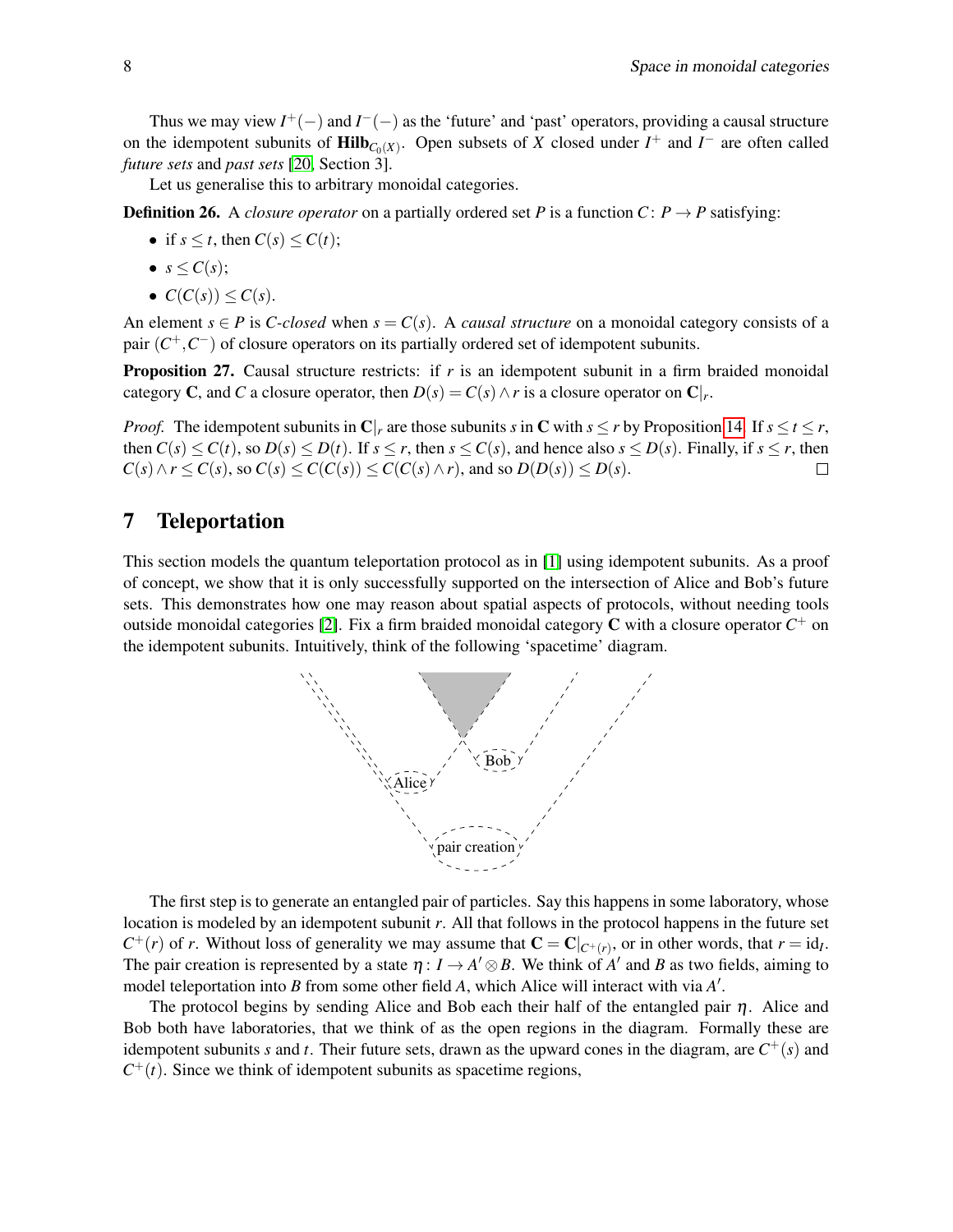#### <span id="page-8-0"></span>restriction = propagation.

That is, sending *A'* to Alice means restricting it to Alice's future, replacing it with  $A' \otimes C^+(s)$ . Similarly, sending *B* to Bob means restricting *B* to  $C^+(t)$ . Hence we replace  $\eta$  with  $\eta' = \eta \otimes id_{C^+(s)} \otimes id_{C^+(t)}$ .

Next, Alice receives the unknown input qubit in her laboratory, performs her measurement, and postselects. Since this occurs within her laboratory, it restricts to  $C^+(s)$ , giving a map  $\varepsilon: A \otimes A' \otimes$  $C^+(s) \to I$ . In the probabilistic protocol, Bob receives Alice's state with some probability. We could use Frobenius structures to model Alice's classical communication of her outcome to Bob [\[11\]](#page-9-3), but this doesn't change the outcome of the story at all.

The whole protocol, omitting coherence isomorphisms, is thus described by the morphism:

$$
(\varepsilon \otimes id_{B \otimes C^+(t)}) \circ (id_A \otimes \eta') : A \otimes C^+(s) \otimes C^+(t) \to B \otimes C^+(t). \tag{2}
$$

To be successful, it must restrict to some known isomorphism between its domain and  $B \otimes C^+(s) \otimes C^+(t)$ , *i.e.* within Alice and Bob's common future. For example, it is easy to see that the unit  $\eta$  and counit  $\varepsilon$  of a pair of dual objects provide this, after tensoring them with  $id_{C^+(s)}$  and  $id_{C^+(t)}$  as appropriate (with the induced isomorphism being the identity). In  $\text{Hilb}_{C_0(X)}$ , we can use Example [2](#page-1-1) for this choice.

All in all, Lemma [22](#page-6-0) now says that, in any case, the total morphism [\(2\)](#page-8-0) modelling the protocol always has support in  $C^+(s) \otimes C^+(t)$ , the intersection of Alice and Bob's futures. In general it is not an isomorphism, but only one when restricted to this intersection.

### 8 Open questions

This article is the first step in a larger programme of studying causality using only tools from monoidal categories. There are many open questions for future investigation.

- Can we incorporate support and restriction into the graphical calculus for monoidal categories?
- What categorical properties ensure that idempotent subunits form a locale, as in  $\text{Hilb}_{C_0(X)}$ ? Can  $\text{Hilb}_{C_0(X)}$  be regarded as the category of Hilbert spaces internal to some ambient category, whose categorical logic governs supports?
- How do idempotent subunits connect to the deeper categorical theory of self-similarity [\[13,](#page-9-10) [8\]](#page-9-11)?
- Applications to quantum foundations remain to be explored. How do superselection sectors relate to complemented idempotent subunits, or Bell inequalities to the support of an entangled pair?
- How does our work relate to approaches to causality using discarding maps [\[7,](#page-9-12) [17\]](#page-10-4)? One might hope to establish a connection using the CP\*-construction [\[5,](#page-9-13) [11\]](#page-9-3) for dagger categories. Though  $\textbf{Hilb}_{C_0(X)}$  is not a dagger category, its so-called *adjointable* morphisms form a dagger subcategory [\[11\]](#page-9-3). However, considering only these appears to lose spatial structure, since a subunit  $C_0(U) \to C_0(X)$  is only adjointable when *U* is clopen in *X* [\[11,](#page-9-3) Lemma 3.3].
- Is there a structure on the whole category inducing the causal structure on the idempotent subunits? Aside from these, what other interesting structure on *X* might transfer to structure on  $\text{Hilb}_{C_0(X)}$ ?
- How can this framework model other tasks from relativistic quantum information theory, such as position-based quantum cryptography [\[10\]](#page-9-14), or summoning [\[16\]](#page-9-15)?

The last two questions ask for relating  $C^+$  and  $C^-$ . We end with a preliminary partial answer. In any monoidal category with a zero object 0 satisfying  $E \otimes 0 \simeq 0 \otimes 0 \otimes E$  for all objects *E*, there is a least idempotent subunit  $0: 0 \rightarrow E$ . Call subobjects *s*,*t* disjoint when  $r \leq s$  and  $r \leq t$  imply  $r = 0$ .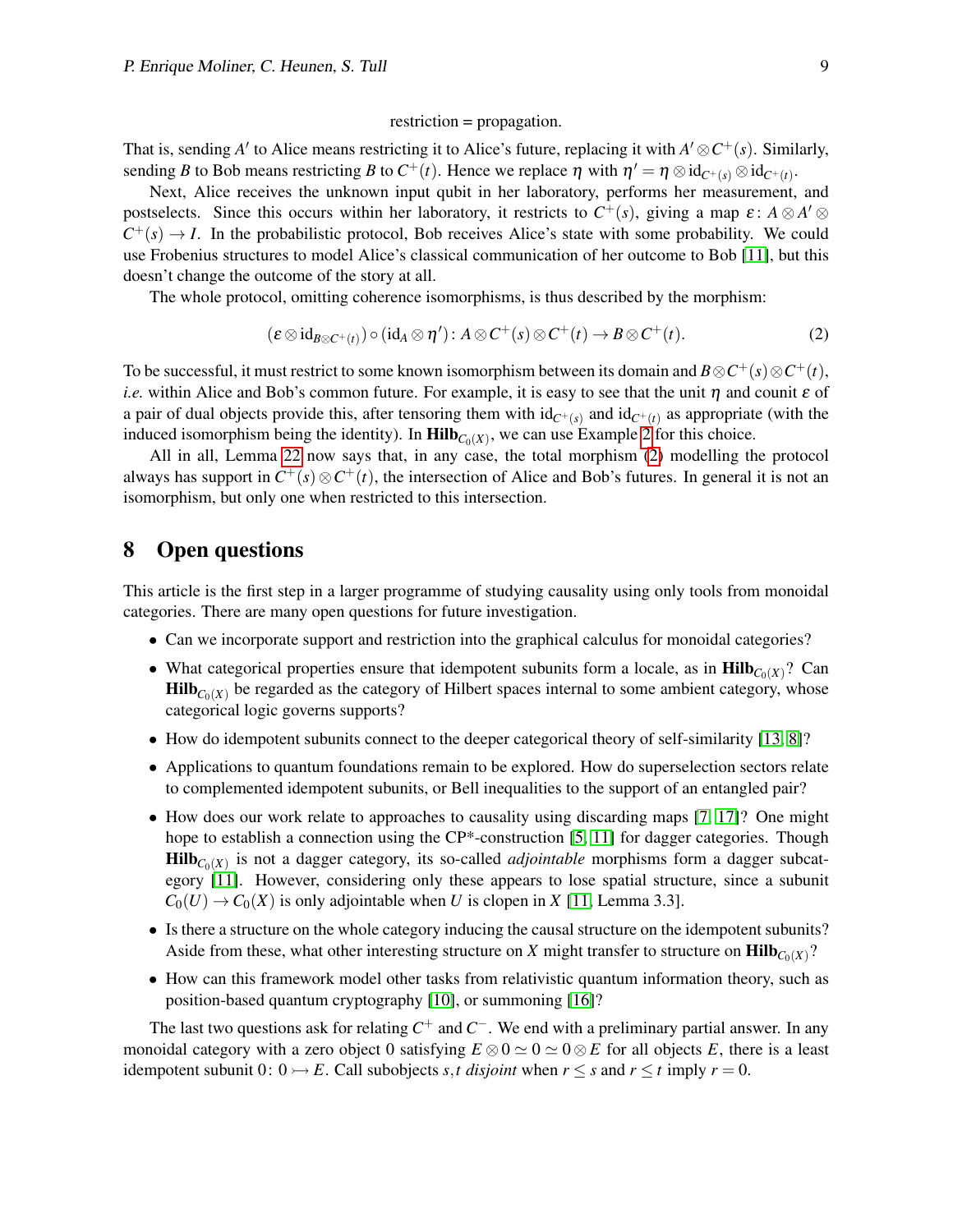**Proposition 28.** For any spacetime *X*, the causal structure  $I^{\pm}$  on  $\text{Hilb}_{C_0(X)}$  has *complements*: for every *I*<sup>+</sup>-closed subunit *s* there is a unique *I*<sup>−</sup>-closed subunit *t* disjoint from *s* such that a subunit *r* is 0 whenever it is disjoint from *s* and *t*, and the same holds when interchanging  $I^+$  and  $I^-$ .

*Proof.* Let *F* be a future set. We need to show there is a unique past set *P* with  $F \wedge P = \emptyset$  and  $X = \overline{F} \vee \overline{P}$ . We first show that whenever this holds, *F* and *P* have the same boundary. Note that  $\overline{F} = \{t \mid I^+(t) \subseteq F\}$ and  $\overline{P} = \{t \mid I^{-}(t) \subseteq P\}$  [\[20,](#page-10-2) 3.4]. Suppose  $t \in \overline{F} \setminus F$ ; we will show that  $t \in \overline{P} \setminus P$ , and the converse holds similarly. Since  $X = \overline{F} \vee \overline{P}$ , for all *s* either  $I^+(s) \subseteq F$  or  $I^-(s) \subseteq P$ . So if  $s \in I^-(t)$  we must have *I*<sup>−</sup>(*s*) ⊆ *P*, because otherwise *t* ∈ *F* gives a contradiction. Therefore *I*<sup>−</sup>(*t*) ⊆ *P*, and so *t* ∈  $\overline{P}$ . But if *t* is in the past set *P*, then there is  $s \in P$  with  $t \ll s$ , contradicting  $I^+(t) \subseteq F \subseteq X \setminus P$ . Thus *F* and *P* have the same boundary *B*, and *X* is a disjoint union  $F \cup B \cup P$ . Hence  $P = X \setminus \overline{F}$  is unique. Conversely, for any future set *F*,  $P = X \setminus \overline{F}$  is easily seen to be such a past set, using the expression for  $\overline{F}$  above.  $\Box$ 

#### References

- <span id="page-9-0"></span>[1] S. Abramsky & B. Coecke (2004): *A categorical semantics of quantum protocols*. In: Logic in Computer Science, pp. 415–425, doi[:10.1109/lics.2004.1319636.](http://dx.doi.org/10.1109/lics.2004.1319636)
- <span id="page-9-9"></span>[2] R. Blute & M. Comeau (2015): *Von Neumann categories*. Applied Categorical Structures 23(5), pp. 725–740, doi[:10.1007/s10485-014-9375-6.](http://dx.doi.org/10.1007/s10485-014-9375-6)
- <span id="page-9-4"></span>[3] M. Boyarchenko & V. Drinfeld (2014): *Character sheaves on unipotent groups in positive characteristic: foundations*. Selecta Mathematica 20(1), pp. 125–235. Available at <http://arxiv.org/abs/0810.0794>.
- <span id="page-9-6"></span>[4] P. Clare, T. Crisp & N. Higson (2016): *Adjoint functors between categories of Hilbert C\*-modules*. Journal of the Instititue of Mathematics of Jussieu, pp. 1–33, doi[:10.1017/S1474748016000074.](http://dx.doi.org/10.1017/S1474748016000074)
- <span id="page-9-13"></span>[5] B. Coecke, C. Heunen & A. Kissinger (2016): *Categories of quantum and classical channels*. Quantum Information Processing 15(12), pp. 5179–5209, doi[:10.1007/s11128-014-0837-4.](http://dx.doi.org/10.1007/s11128-014-0837-4)
- <span id="page-9-1"></span>[6] B. Coecke & A. Kissinger (2017): *Picturing quantum processes: a first course in quantum theory and diagrammatic reasoning*. Cambridge University Press.
- <span id="page-9-12"></span>[7] B. Coecke & R. Lal (2013): *Causal categories: relativistically interacting processes*. Foundations of Physics 43(4), pp. 458–501, doi[:10.1007/s10701-012-9646-8.](http://dx.doi.org/10.1007/s10701-012-9646-8)
- <span id="page-9-11"></span>[8] M. Fiore & T. Leinster (2010): *An abstract characterization of Thompson's group F*. Semigroup Forum 80, pp. 325–340, doi[:10.1007/s00233-010-9209-2.](http://dx.doi.org/10.1007/s00233-010-9209-2)
- <span id="page-9-8"></span>[9] S. Fujii, S. Katsumata & P.-A. Mellies (2015): ` *Towards a formal theory of graded monads*. In: Foundations of Software Science and Computation Structures, Springer, pp. 513–530, doi[:10.1007/978-3-662-49630-5](http://dx.doi.org/10.1007/978-3-662-49630-5_30) 30.
- <span id="page-9-14"></span>[10] P. Hayden & A. May (2016): *Summoning information in spacetime, or where and when can a qubit be?* Journal of Physics A 49(17), p. 175304, doi[:10.1088/1751-8113/49/17/175304.](http://dx.doi.org/10.1088/1751-8113/49/17/175304)
- <span id="page-9-3"></span>[11] C. Heunen & M. L. Reyes (2017): *Frobenius structures over Hilbert C\*-modules*. Available at [http://](http://arxiv.org/abs/1704.05725) [arxiv.org/abs/1704.05725](http://arxiv.org/abs/1704.05725).
- <span id="page-9-2"></span>[12] C. Heunen & J. Vicary (2017): *Categories for Quantum Theory: an introduction*. Oxford University Press.
- <span id="page-9-10"></span>[13] P. Hines (2016): *Coherence and strictification for self-similarity*. Journal of Homotopy and Related Structures 11, pp. 847–867, doi[:10.1007/s40062-016-0154-y.](http://dx.doi.org/10.1007/s40062-016-0154-y)
- <span id="page-9-5"></span>[14] B. Jacobs & J. Mandemaker (2012): *Coreflections in algebraic quantum logic*. Foundations of Physics 42(2), pp. 932–958, doi[:10.1007/s10701-012-9654-8.](http://dx.doi.org/10.1007/s10701-012-9654-8)
- <span id="page-9-7"></span>[15] M. Kashiwara & P. Schapira (2005): *Categories and sheaves*. Springer.
- <span id="page-9-15"></span>[16] A. Kent (2012): *Quantum tasks in Minkowski space*. Classical and Quantum Gravity 29, p. 224013, doi[:10.1088/0264-9381/29/22/224013.](http://dx.doi.org/10.1088/0264-9381/29/22/224013)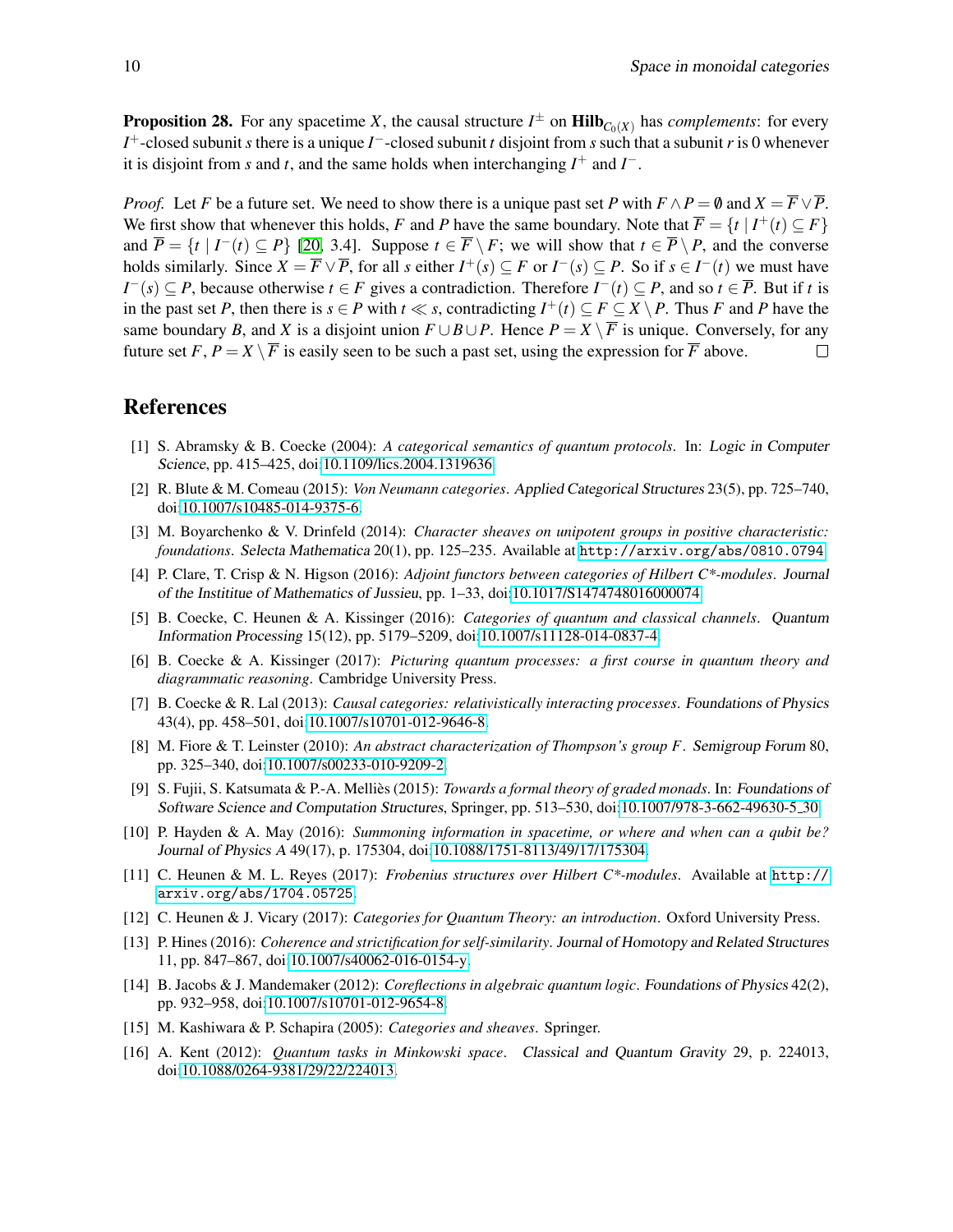- <span id="page-10-4"></span>[17] A. Kissinger & S. Uijlen (2017): *A categorical semantics for causal structure*. In: Logic in Computer Science. Available at <http://arxiv.org/abs/1701.04732>.
- <span id="page-10-0"></span>[18] E. C. Lance (1995): *Hilbert C\*-modules: a toolkit for operator algebraists*. Cambridge University Press.
- <span id="page-10-3"></span>[19] K. Martin & P. Panangaden (2006): *A domain of spacetime intervals in general relativity*. Communications in mathematical physics 267(3), pp. 563–586, doi[:10.1007/s00220-006-0066-5.](http://dx.doi.org/10.1007/s00220-006-0066-5)
- <span id="page-10-2"></span>[20] R. Penrose (1972): *Techniques in Differential Topology in Relativity*. SIAM.
- <span id="page-10-5"></span>[21] D. Quillen (1996): *Module theory over nonunital rings*. Available at [http://www.claymath.org/](http://www.claymath.org/library/Quillen/Working_papers/quillen%201996/1996-2.pdf) [library/Quillen/Working\\_papers/quillen%201996/1996-2.pdf](http://www.claymath.org/library/Quillen/Working_papers/quillen%201996/1996-2.pdf).

#### <span id="page-10-1"></span>A Firm rings

This appendix discusses the purely algebraic example of modules over rings that are in general nonunital, but have local units, stripping away the analytic details of Hilbert modules.

**Definition 29.** A ring *R* is *firm* when its multiplication is a bijection  $R \otimes R \rightarrow R$ , and *nondegenerate* when *r* ∈ *R* vanishes as soon as  $rs = 0$  for all  $s \in R$ . Any unital ring is firm and nondegenerate, but examples also include infinite direct sums  $\bigoplus_{n\in\mathbb{N}} R_n$  of unital rings  $R_n$ . Firm rings  $R$  are *idempotent*: they equal  $R^2 = \{ \sum_{i=1}^n r'_i r''_i \mid r'_i, r''_i \in R \}$ . Let R be a nondegenerate firm commutative ring. An R-module E is firm when the scalar multiplication is a bijection  $E \otimes R \to E$  [\[21\]](#page-10-5), and *nondegenerate* when  $x \in E$  vanishes as soon as  $xr = 0$  for all  $r \in R$ . If R is unital, then every R-module is firm and nondegenerate. Nondegenerate firm *R*-modules and linear maps form a monoidal category FMod*R*.

Example 30. The idempotent subunits in FMod*<sup>R</sup>* correspond to *nondegenerate firm idempotent ideals*: ideals  $S \subseteq R$  that are idempotent as rings, and nondegenerate and firm as *R*-modules. Any ideal that is unital as a ring is a nondegenerate firm idempotent ideal. The category  $\mathbf{FMod}_R$  is firm.

*Proof.* Monomorphisms are injective by nondegeneracy, so every idempotent subunit is a nondegenerate firm *R*-submodule of *R*, that is, a nondegenerate firm ideal. Because the inclusion  $S \otimes S \to R \otimes S$  is surjective and *S* is firm, the map  $S \otimes S \to S$  given by  $s' \otimes s'' \mapsto s's''$  is surjective. Thus *S* is idempotent.

Conversely, let *S* be a nondegenerate firm idempotent ideal of *R*. The inclusion  $S \otimes S \to R \otimes S$  is surjective, as  $r \otimes s \in R \otimes S$  can be written as  $r \otimes s's'' = rs' \otimes s'' \in S \otimes S$ . Hence *S* is an idempotent subunit.

Next suppose ideal *S* is unital (with generally  $1_S \neq 1_R$  if *R* is unital). Then  $S \otimes R \rightarrow S$  given by  $s \otimes r \mapsto sr$  is bijective: surjective as  $1_S \otimes s \mapsto 1_S s = s$ ; and injective as  $s \otimes r = 1_S \otimes sr = 1_S \otimes 0 = 0$  if  $sr = 0$ . Hence *S* is firm and nondegenerate. Any  $s \in S$  can be written as  $s = s1_S \in S^2$ , so *S* is idempotent.

Finally, to see that the category is firm, let *S*,  $T \subseteq R$  be nondegenerate firm idempotent ideals. We need to show that the map  $S \otimes T \mapsto R \otimes T$  given by  $s \otimes t \mapsto s \otimes t$  is injective. Because *T* is firm, it suffices to show that the map  $S \otimes T$  given by  $s \otimes t \mapsto st$  is injective. But this follows directly because *S* is firm.  $\square$ 

**Example 31.** Let *S* be a nondegenerate firm idempotent ideal of a nondegenerate firm commutative ring *R*. Then **FMod**<sub>*R*</sub><sup> $|S$ </sup> is monoidally equivalent to **FMod**<sub>*S*</sub>.

*Proof.* Send *E* in **FMod**<sub>*R*</sub> $|s|$  to *E* with *S*-module structure *x* · *s* := *xs*, and send an *R*-linear map *f* to *f*. This defines a functor  $\mathbf{FMod}_R|_S \to \mathbf{FMod}_S$ . In the other direction, a firm *S*-module  $F \simeq F \otimes_S S$  has firm *R*-module structure  $(y \otimes s) \cdot r := y \otimes (sr)$  because *S* is idempotent, and if *g* is an *S*-linear map then  $g \otimes_S id_S$ is *R*-linear. This defines a functor  $\text{FMod}_S \to \text{FMod}_R|_S$ . Composing both functors sends a firm *R*-module *E* to  $E \otimes_S S \simeq E \otimes_R R \simeq E$ , and a firm *S*-module *F* to  $F \otimes_S S \simeq F$ .  $\Box$